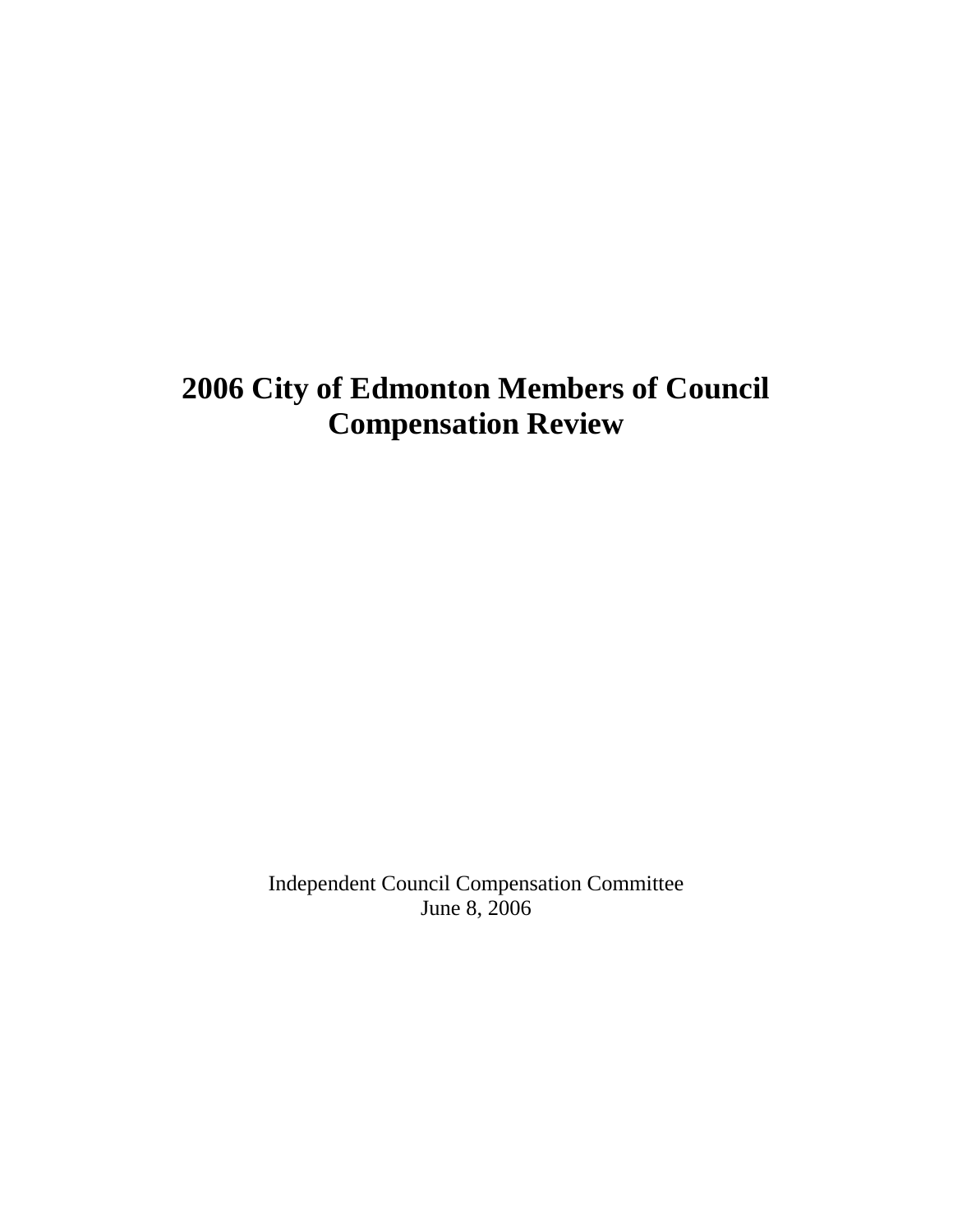## **Background**

In 1999, Edmonton City Council established the first ad hoc Independent Council Compensation Committee. One of that Committee's recommendations adopted by Council in January 2000 was that an Independent Compensation Committee be established every six years.

In keeping with this resolution, Council passed Bylaw 14180 on December 20, 2005 establishing the 2006 Independent Council Compensation Committee. The purpose of the Committee is to review and make recommendations on the remuneration provided to Members of Council, including base salary, other forms of compensation, benefits, pensions, other allowances and market adjustment policies. Members of Council are often reluctant to set their own compensation levels due to the sensitive political nature of the issue and the independent committee allows for an unbiased analysis of the total compensation package.

Members of the Committee consist of representatives from labour, the business community, post secondary institutions, the judiciary and citizens at large. Four of the representatives were nominated by specific organizations and the position of citizen at large by way of regular Council committee recruitment process.

The 2006 members are:

Phyllis Clark, University of Alberta Hon. Alan T. Cooke, QC, Court of Queen's Bench, retired Bill Faulkner, Edmonton Chamber of Commerce Lance White, citizen-at-large, Vice Chair Tom Olenuk, Edmonton & District Labour Council, Chair

#### **Approach**

The Committee held two initial meetings to:

- review the terms of reference for the project
- review existing background information
- determine the chair of the committee
- determine the information and research required to support decision making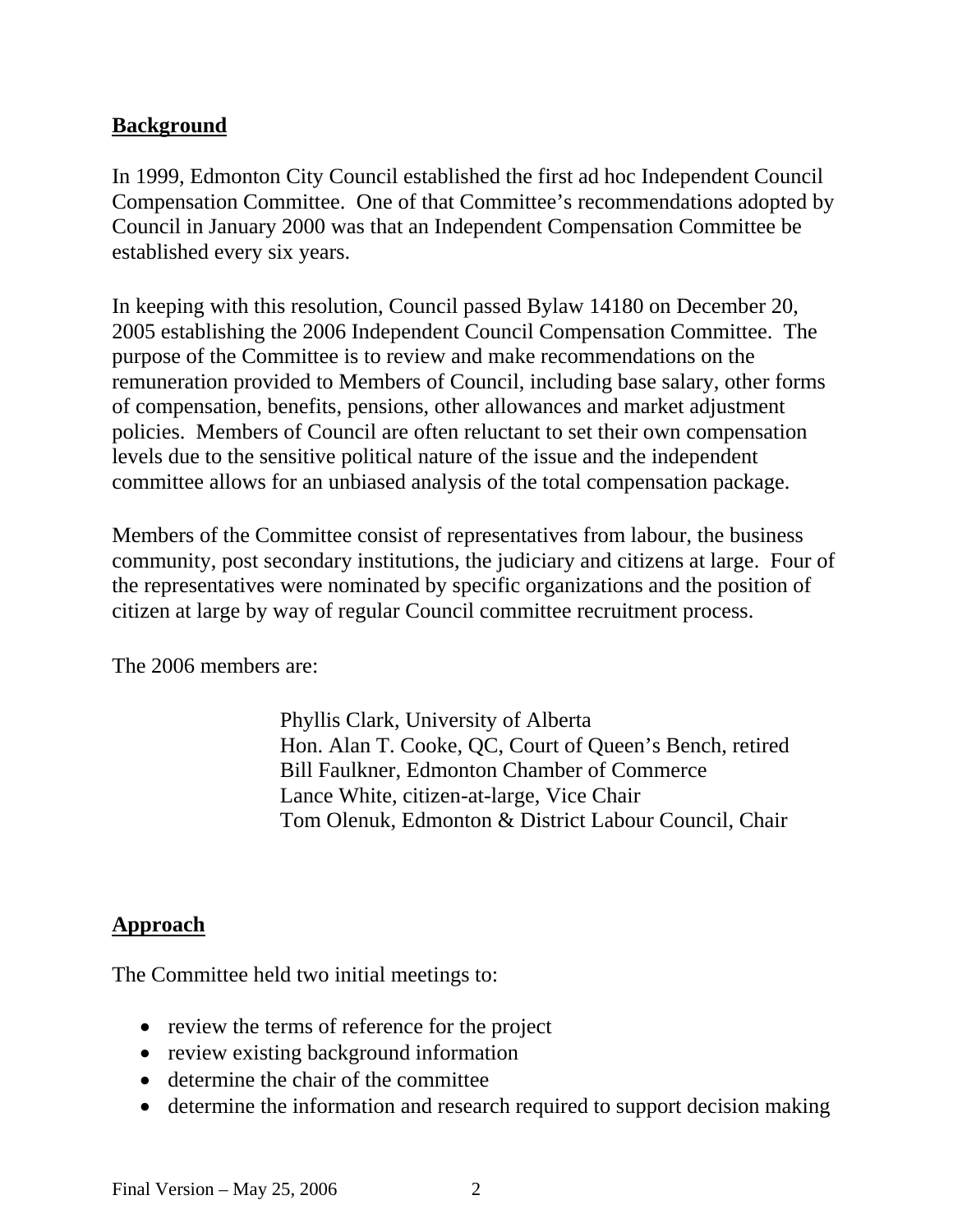- establish project timelines and deliverables
- review the fiscal responsibility of the Committee and commit to considering impacts on the City's fiscal and corporate objectives in all decision making

Extensive research was undertaken by City Administration at the direction of the Committee and a list of this research is found in Appendix B.

The Committee sought public input by placing information on the City website and running ads in the Edmonton Journal, Sun, and Examiner requesting submissions. Fifteen submissions were received discussing opinions on what is an adequate compensation to attract a full range of citizens from all walks of life to serve on City Council. Media articles, letters to the editor and comments made to the Citizen Action Centre were also monitored.

The Committee held four additional meetings for in-depth discussions of compensation and benefits, to review additional research and to produce final recommendations. The Committee's recommendations are submitted in this report and will be submitted to Council for approval.

Administrative support was provided to the Committee by David Edey, Cheryle Card, Tara West, and Lynn Long of the Office of the City Clerk; Sandra Shapitka of the Human Resources Branch; and Lori Yanish of the Communications Branch.

# **Guiding Principles**

The Committee followed the guiding principles of Bylaw 14180 – Independent Council Compensation Committee. The guidelines are:

- Adequate compensation should be provided to attract a full range of citizens from all walks of life as candidates for public office;
- Remuneration should reflect the responsibilities, time commitments and accountability associated with being a member of Council;
- The City's fiscal and corporate objectives should be considered;
- Adjustments may need to be made on a prudent and regular basis;
- Remuneration should be comparable to that of equivalent positions in other legislative jurisdictions across the country and in the public sector of Alberta.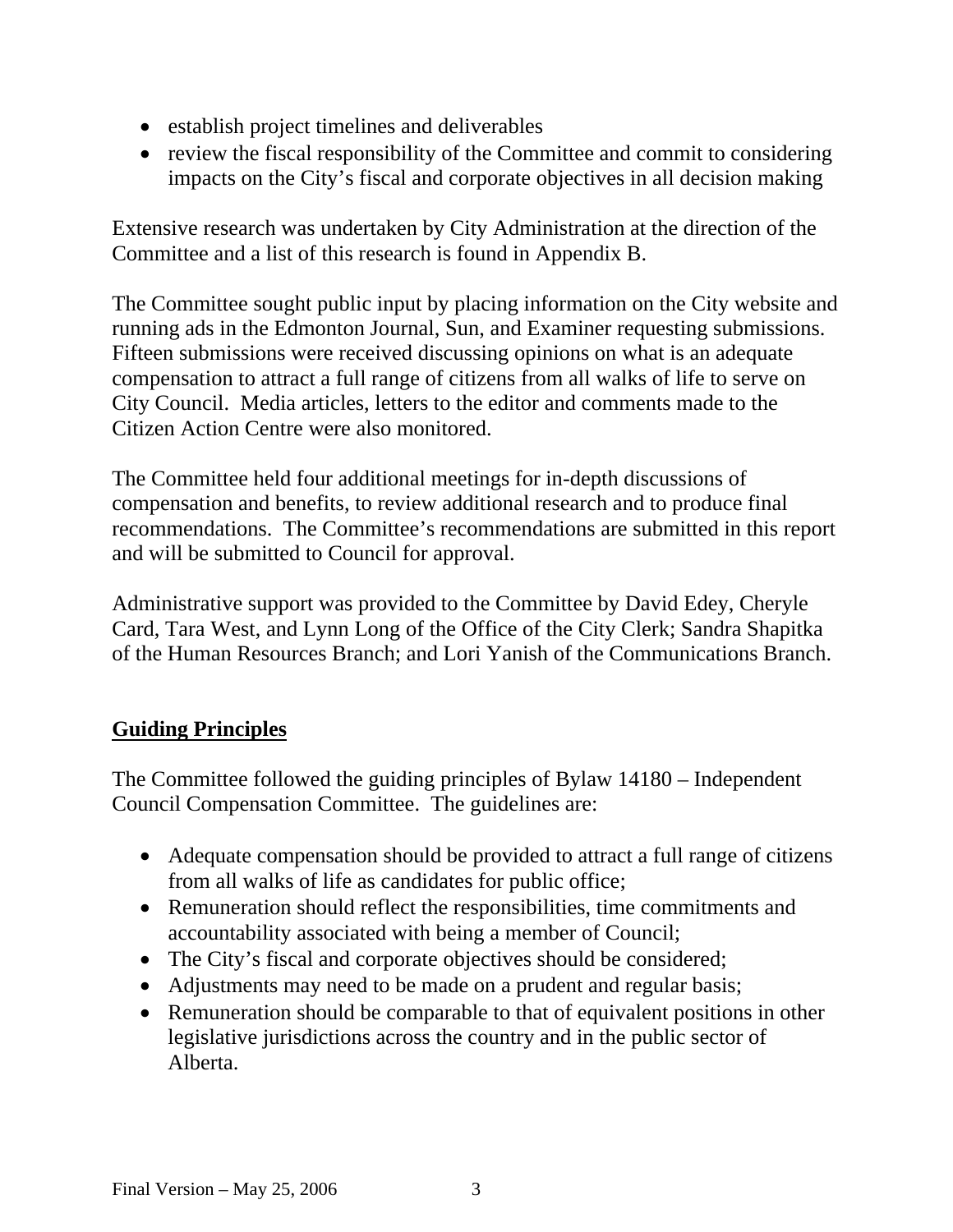#### **Recommendations**

#### *1. Salary:*

*1.1 Recommendation*: *That effective October 23, 2007, the City of Edmonton pay elected officials total annual compensation as detailed below, with the understanding that one third of this compensation is tax exempt as allowed by the Municipal Government Act and the federal Income Tax Act.*

|                | <b>Current Salary</b> | <b>Recommended Salary</b> |
|----------------|-----------------------|---------------------------|
| Mayor          | \$121.821             | \$130,000                 |
| Per Councillor | \$63,638              | \$72,000                  |

*Rationale:* As a review of compensation has not taken place in six years, the Committee felt it was important to bring the salary in line with demands and responsibilities of the job, changes in economic conditions, and opportunity costs associated with serving as an elected official.

> The Committee took into consideration compensation in other municipalities of equivalent size such as Calgary, Ottawa, Winnipeg, Vancouver, Toronto, and Hamilton. The average population per Councillor in Edmonton is larger than most of the comparable cities and the Committee found the increase in salary justified and in comparison fell within an acceptable and fair range. The recommended salary also reflects a comparable salary to industry wages and is comparable to government managers and officials. The recommended salary is comparable to the equivalent provincial position of an Alberta MLA. MLA's base salaries increased to \$71,244 April 1, 2006 following their annual salary adjustment. MLAs are also compensated for serving on boards and committees and in 2005 base salaries and monies earned for sitting on committees ranged from \$73,274-\$92,872. The Committee felt that Council workload and time spent serving on boards and committees should be reflected in salary alone and not on a per board basis.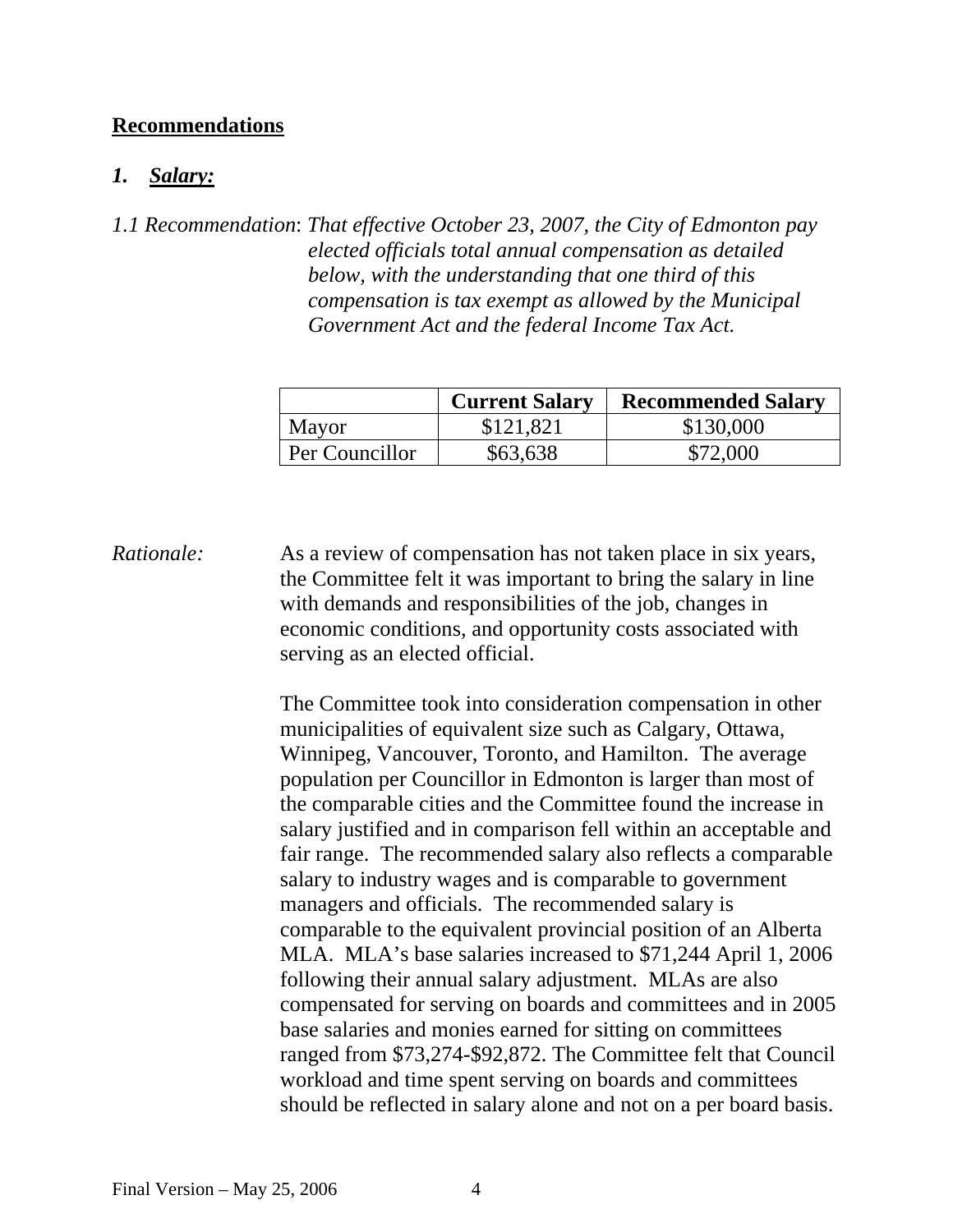The annual fixed income allows for transparency to the public without hidden per diems that differ from Councillor to Councillor depending on individual participation level.

Following the guiding principle, remuneration should reflect the responsibilities, time commitments and accountability associated with being a member of Council. Members of Council work more than 50 hours a week and at least two nights a week and two weekends a month attending official functions. Attending functions is a necessary duty for Councillors to support community initiatives and communicate with constituents. These duties take valuable time away from a member of Council's family and friends and should be adequately compensated.

 The recommended salary also needs to adequately reflect the responsibilities of serving as Deputy Mayor. Currently Councillors receive \$300 per month served, which is well below the amount Calgary, Winnipeg, and Vancouver compensate their Councillors for serving as Deputy Mayor.

 One third of the salary has traditionally been tax exempt across all levels of government. The Committee decided to continue with this practice as it is an efficient approach to compensation mindful of tax legislation. The current system is to the benefit of Edmonton taxpayers.

- *1.2 Recommendation: That compensation continue to be adjusted effective the first pay of each year by the same percentage increase or decrease as the Alberta Average Weekly Earnings from September to September as reported by Statistics Canada survey of employment payroll and hours for the immediately preceding year.*
- *Rationale:* Basing annual compensation adjustments on an external index eliminates the need to review salary adjustments on an annual basis, while providing an effective mechanism to reflect the changing economy and cost pressures. Alberta MLAs and all municipalities surveyed with the exception of Ottawa, utilize an external index for an annual cost of living increase in salary.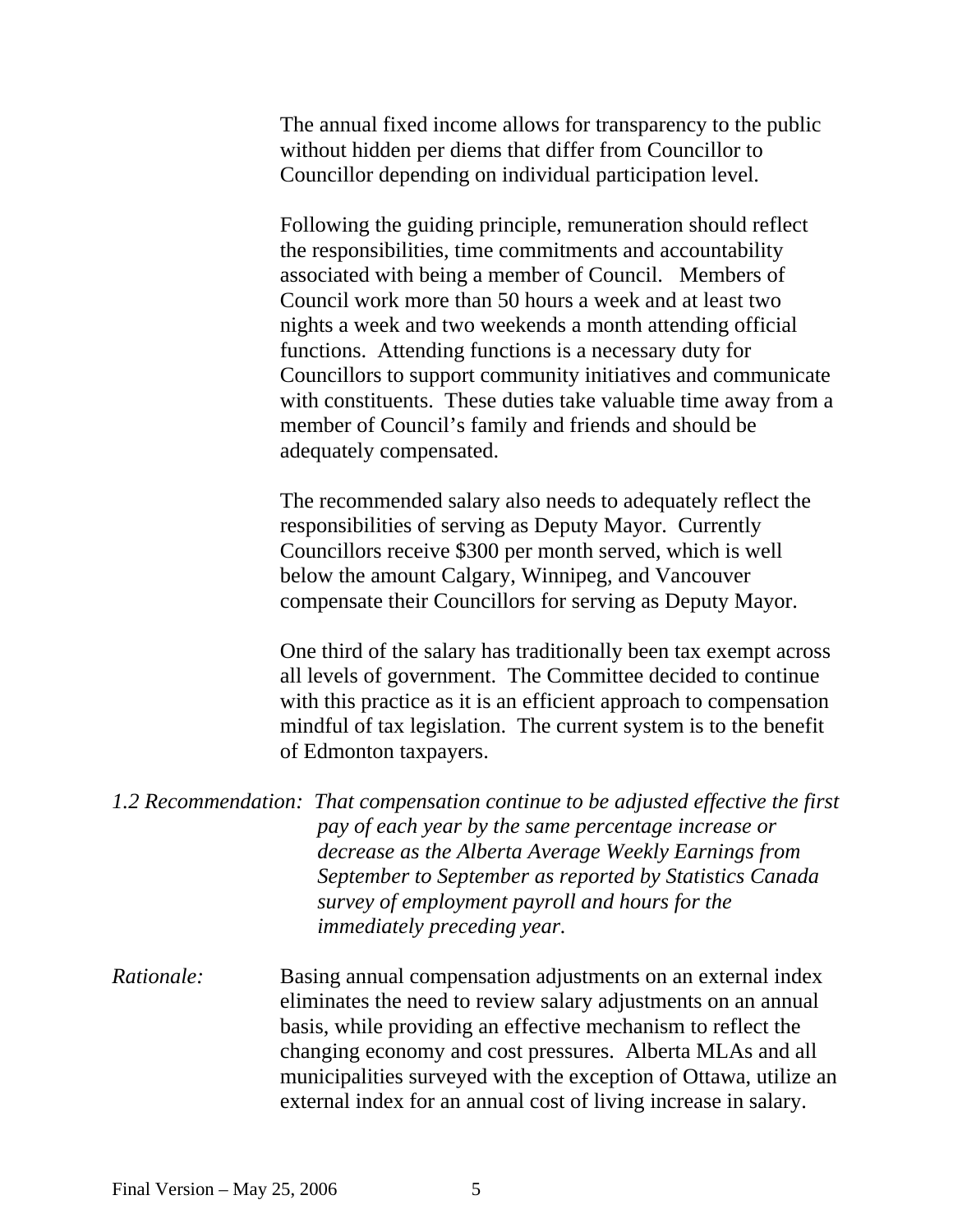Research also shows that Council increases using the Alberta Average Weekly Earnings are relatively equivalent to the overall union increases within the City of Edmonton.

#### *2. Deputy Mayor Allowance:*

## *2.1 Recommendation*: *That effective October 23, 2007, the City of Edmonton eliminate the additional remuneration of \$300 per month served paid to Councillors for serving as Deputy Mayor.*

*Rationale:* The Committee agreed that by eliminating the Deputy Mayor Allowance and reflecting the Deputy Mayor workload in a fixed salary provides citizens with a more transparent Council compensation package. Deputy Mayor duties are evenly shared by all Councillors and are outlined in the job responsibilities made available to potential candidates and therefore should be compensated the same as other duties.

#### *3. Retirement Benefits:*

## *3.1 Recommendation: That effective the first pay period ending in July 2006, the City of Edmonton contribute an amount equal to 11% of the elected official's total annual salary to support retirement.*

*Rationale:* Preparing for retirement is important to average citizens and it is no different for Members of Council. Members of Council are not able to participate in the Local Authorities Pension Plan due to the non-employee nature of their role and the short term of their service. The average term for a Councillor is nine years and the Committee believes that retirement planning should not be interrupted by running for office. The 11% contribution closely mirrors the employer's contribution that would be required if the member was participating in the Local Authorities Pension Plan. It also mirrors the contributions made by the City of Calgary to its elected official's pension plan. The Committee also considered the fact that Alberta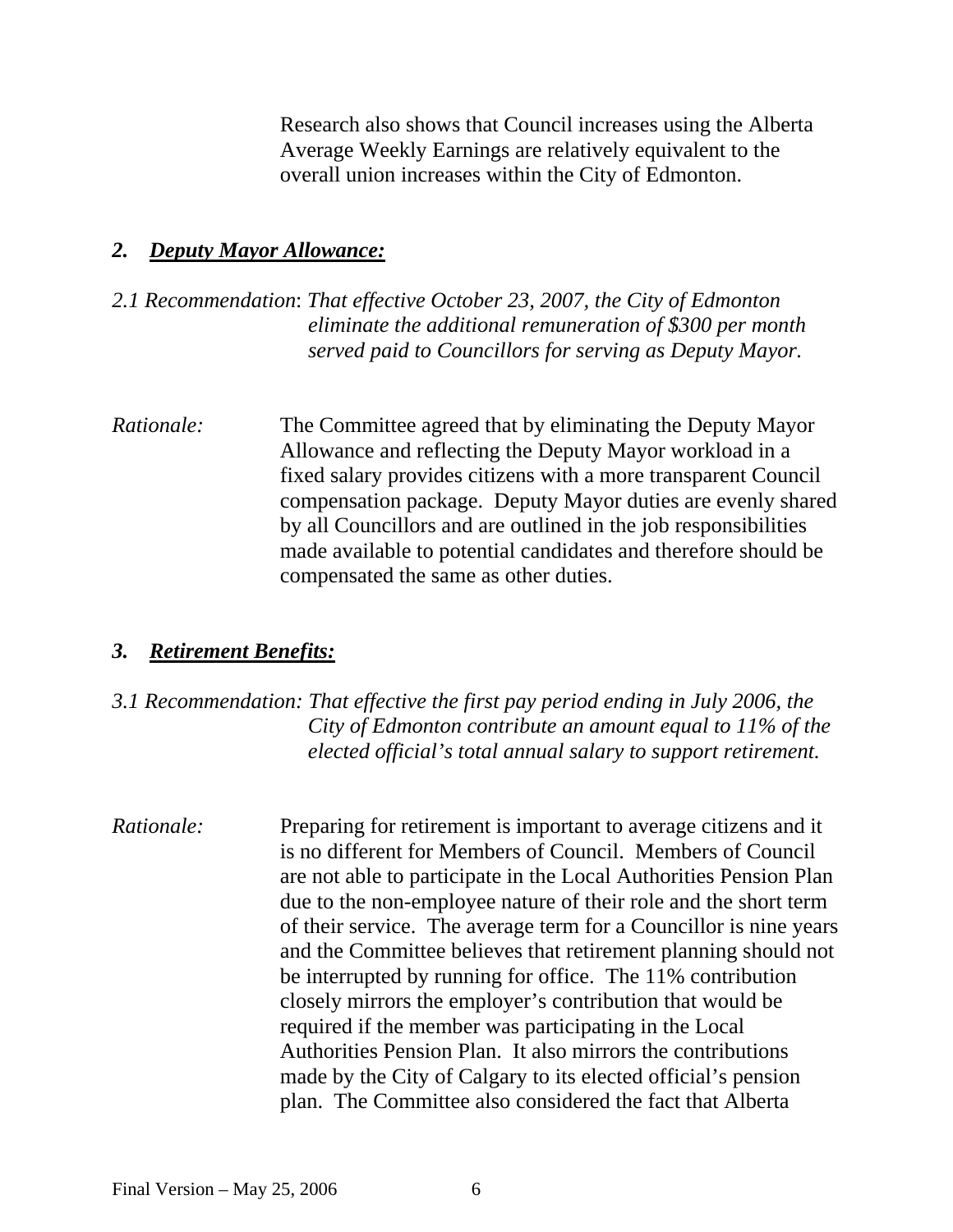MLAs receive 50% of the current RRSP limit which is a value of \$9,000. The 11% contribution by the City is a value of \$7,000 per Councillor.

#### *4. Car Allowance:*

*4.1 Recommendation: That effective the first pay period ending in July 2006, the monthly car allowance to offset the transportation costs associated with fulfilling their duties be increased to: a) \$1,040 for the Mayor or the choice of a City owned vehicle; b) \$520 for Councillors.* 

*4.2 Recommendation*: *That effective the first pay period ending in July and each year thereafter, car allowance amounts be indexed by the increase or decrease in the City of Edmonton mileage rate from January 1 of the previous year to January 1 of the current year.*

*Rationale:* Members of Council are required to use their personal vehicles to fulfill their duties within the City of Edmonton and the region. Further distances are required to be traveled due to growth in the City. Increased insurance, gas and vehicle purchase and maintenance costs have also occurred over the past six years, making it important to ensure that the allowance is consistent with current economic conditions.

> In order for car allowance rates to be consistent for an extended period of time the Committee felt it was fair to use the same rate of increase or decrease as provided to City of Edmonton employees. A report provided by administration showed the per kilometer rate from 1999 to 2006 increased by 28.6%. The car allowance in 1999 was \$400 for Councillors and \$800 for the Mayor. If you inflate these amounts by 28.6% you get the rounded amounts of \$520 and \$1040, resulting in the Mayor's allowance being exactly double. The City of Edmonton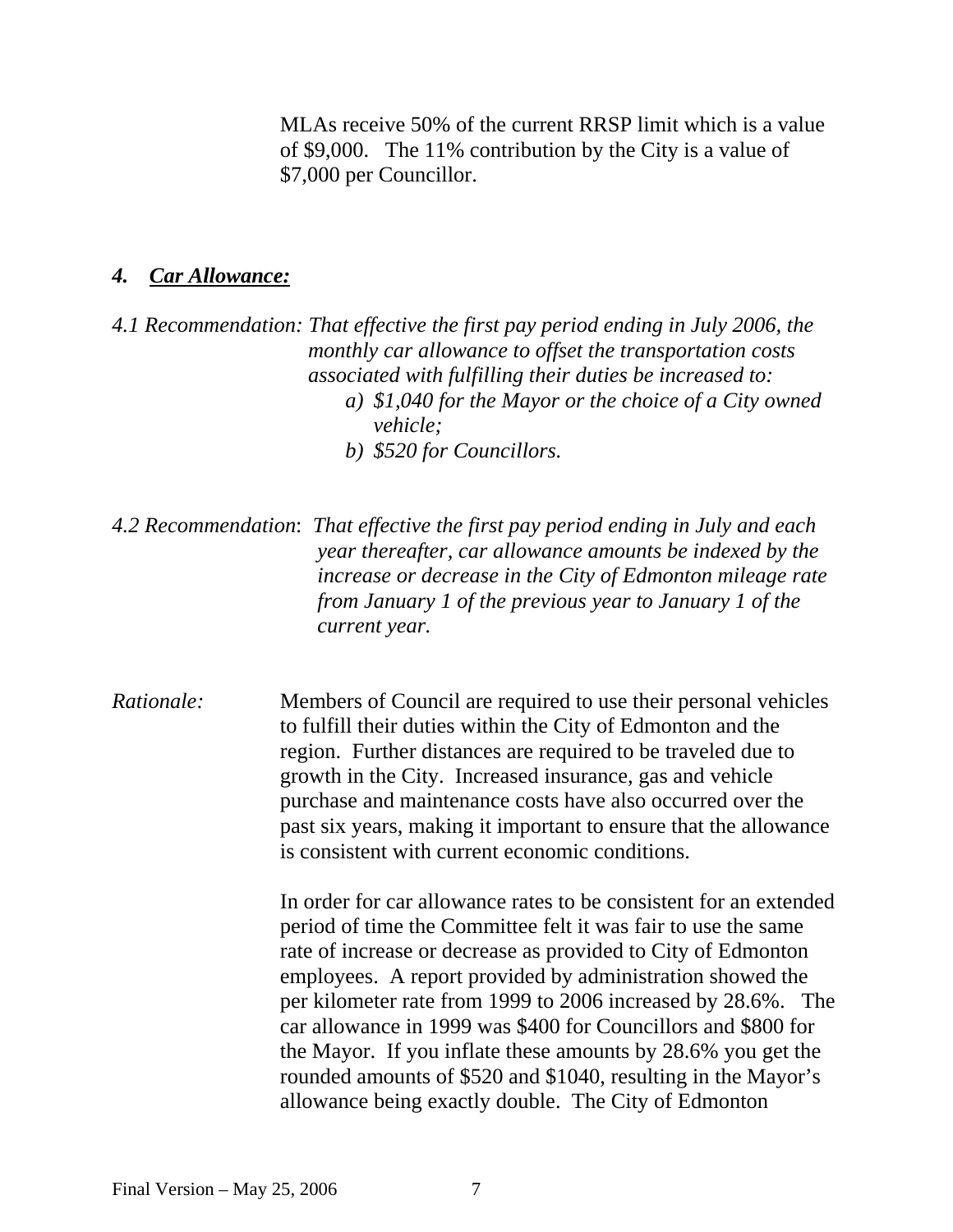reviews mileage rates annually based on Canada Revenue Agency legislation & regulations, the CAA Driving cost formula, employee concerns, minimum insurance coverage requirements and policies of other large Alberta and Edmonton area employers.

#### *5. Benefits:*

- *5.1 Recommendation*: *That Members of Council continue to be provided with the same employee benefits package and employer contribution rates as the City of Edmonton's Management Exempt Group (non-union management employees of the City of Edmonton) including future enhancements to the package.*
- *Rationale:* The Committee explored options of increasing elements of the existing City of Edmonton benefits package as well as creating a new package with Alberta Urban Municipalities Association. The Committee concluded that these were not valid alternatives due to the cost prohibitive nature of administering benefits for a small group of 13 members. By aligning benefits with the Management Exempt Group, it allows for cost effective administration of benefits as well as an effective mechanism for determining contribution and coverage levels.

#### *5.2 Recommendation: That effective October 23, 2007, the City of Edmonton establish an annual flexible Health Spending Account for Members of Council in the amount of \$500.*

*Rationale:* Industry trends in benefits coverage are leading towards flexible health spending accounts for employees. The spending account is flexible and attractive to all ages and stages of career. Members of Council could use the spending account funds to obtain reimbursement for eligible health care expenses not covered under the current benefit plans or for those members who aren't eligible for certain benefits due to age or health factors. A health spending account currently exists within the Edmonton Police Association; therefore, City administration has experience implementing and managing this type of benefit.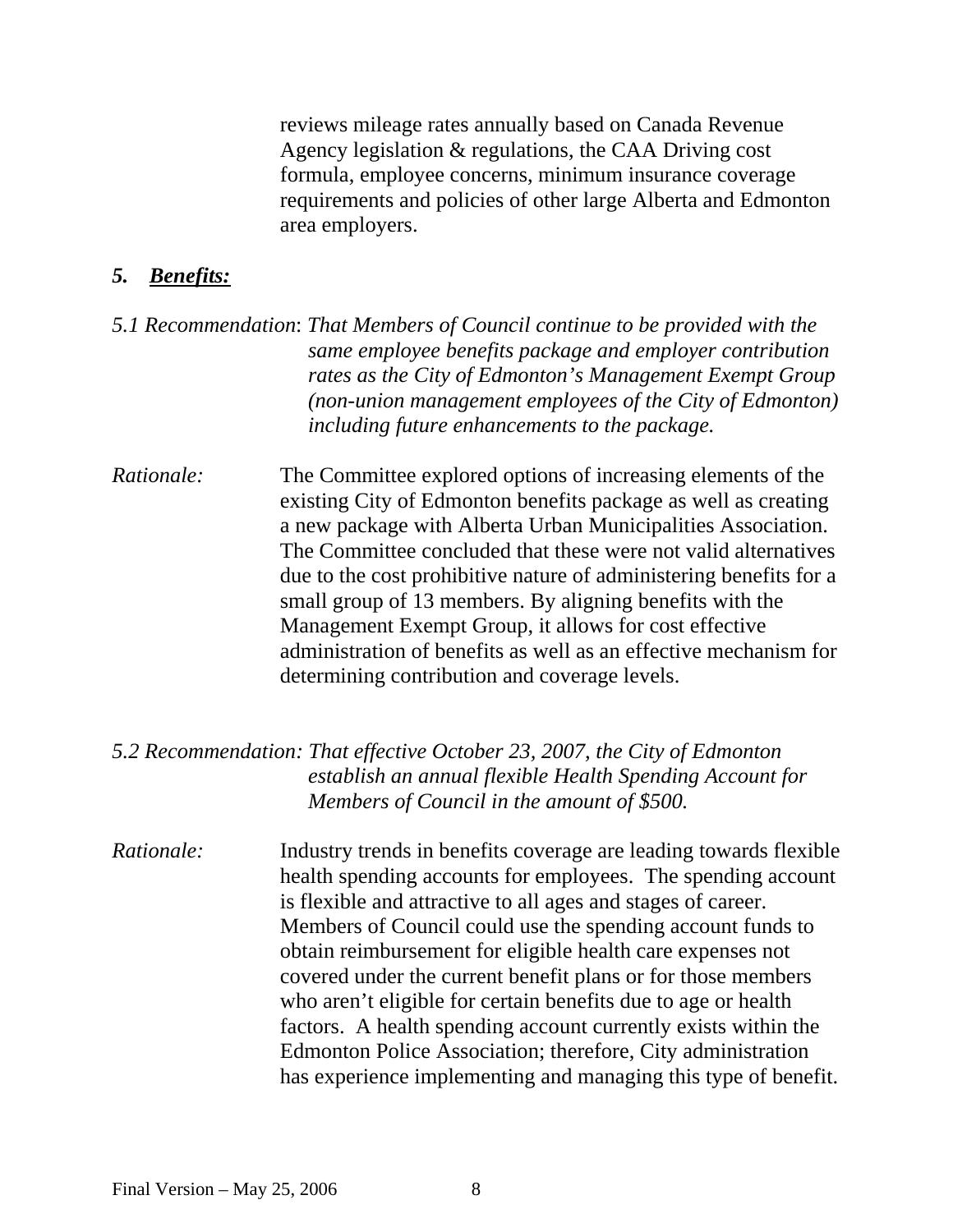#### *6. Transition Allowance:*

- *6.1 Recommendation*: *That effective upon approval of this report, the City of Edmonton Members of Council be provided with a transition allowance upon the conclusion of their service equal to three weeks salary for each year served to a maximum of 36 weeks. That this transition allowance be retroactive to 2001 for current Members of Council.*
- *Rationale:* Members of Council are not always in control of when they leave office and the Committee recognizes it takes time for members to re-establish themselves back into the workforce. Employees in government and non-government agencies, when laid off or the position is phased out, would receive some transition allowance and are eligible to receive unemployment insurance benefits for this transition period. Members of Council are not eligible to receive these benefits. The Committee felt increasing the transition allowance by one week per year served allowed for fair remuneration comparable to other jurisdictions and Alberta MLAs, who receive three months salary for every year served.

#### *7. Frequency of Independent Council Compensation Committee:*

## *7.1 Recommendation: That the City continue to establish an Independent Council Compensation Committee every six years, or two Council terms, to review and make recommendations on the remuneration provided to Members of Council.*

*Rationale:* As annual adjustments are in place, future Committees will only need to look at changes in the marketplace rather than cost of living increases. It was felt that frequency should be measured in Council terms of three years and that three years was too short a period for substantial marketplace changes to take place and nine years was too long and substantial changes could occur resulting in Council compensation being out of line with future economic standing.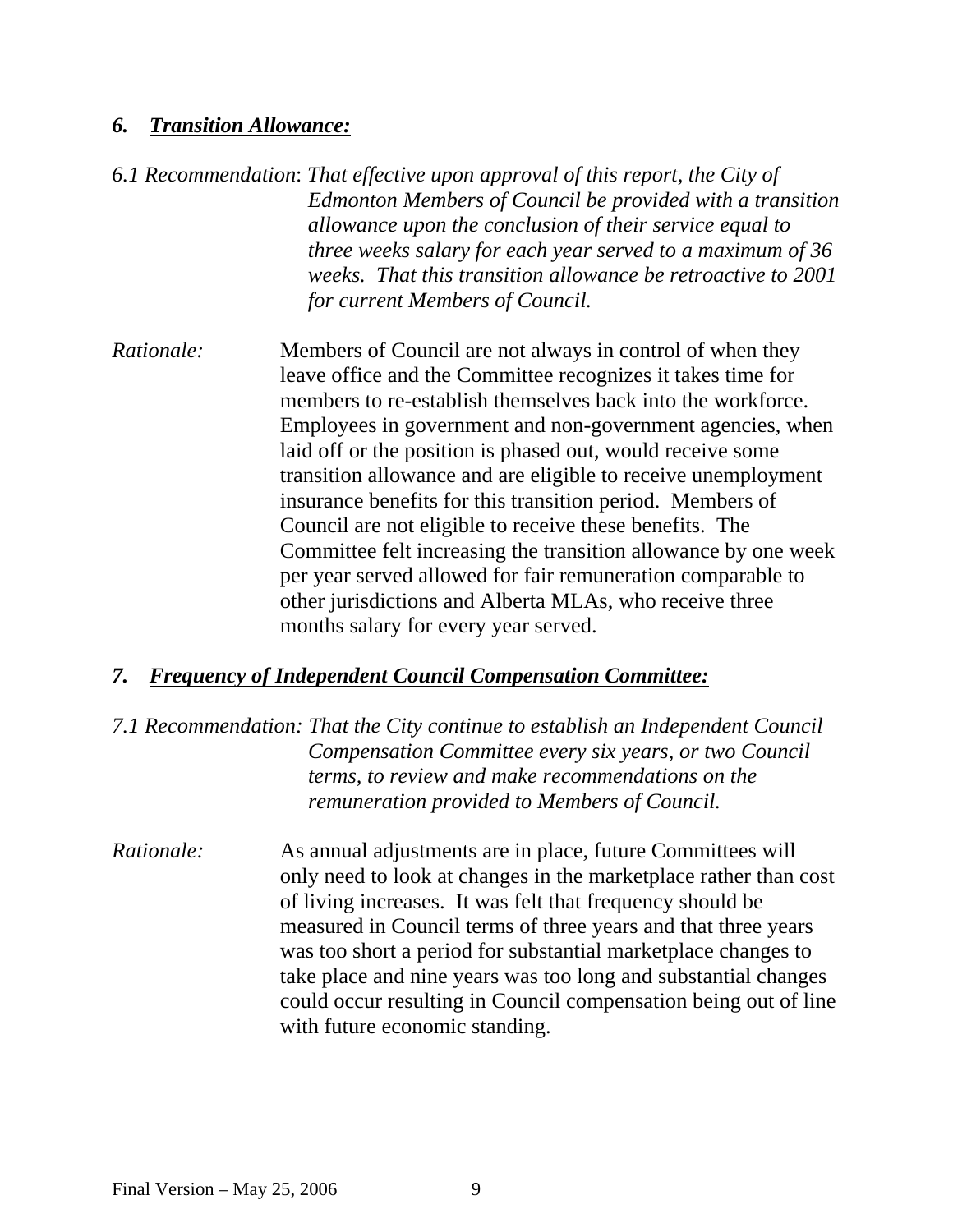# Appendix A

# Summary of Recommendations and Financial Implications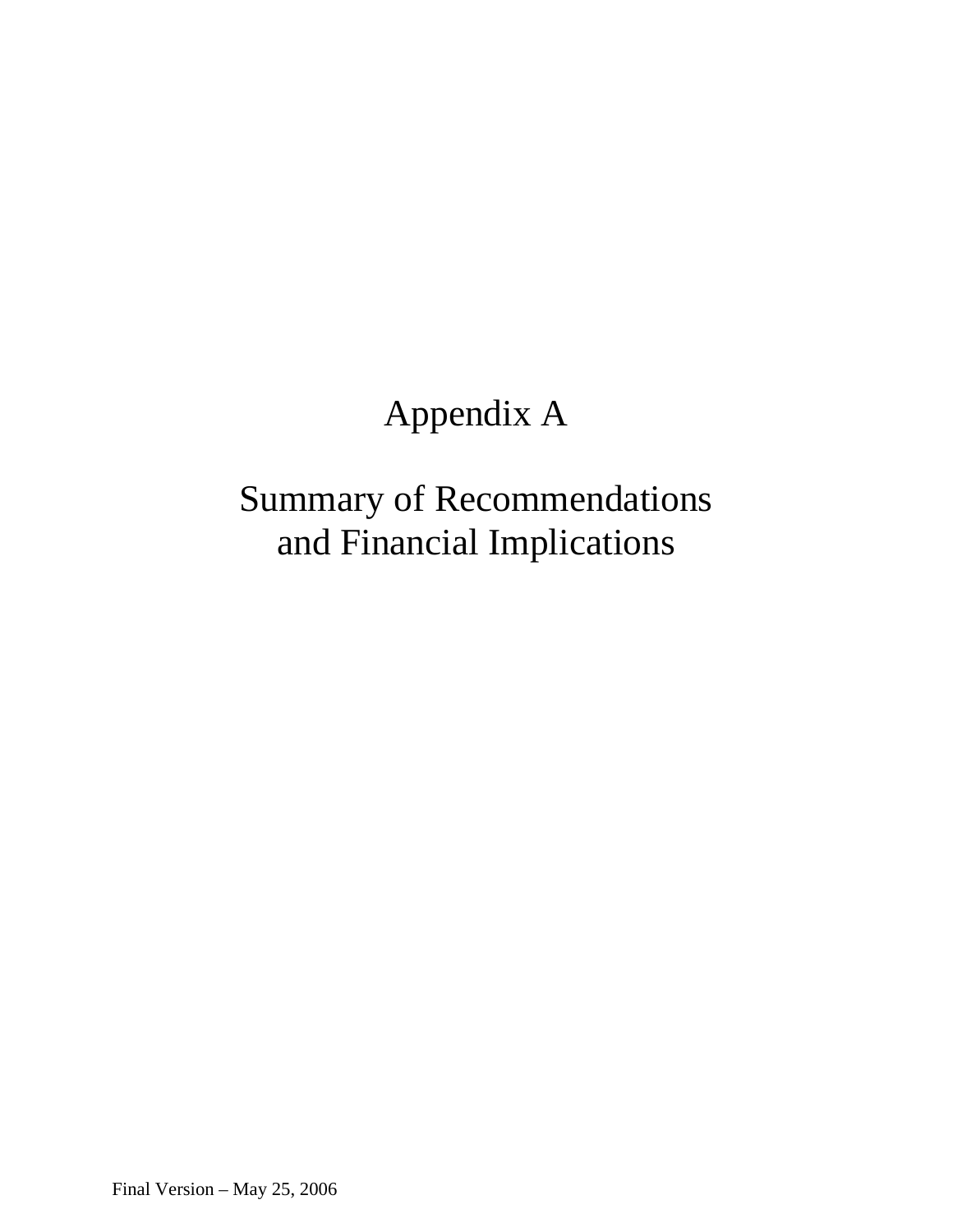# **Summary of Recommendations**

## *1. Salary:*

*1.1 Recommendation*: *That effective October 23, 2007, the City of Edmonton pay elected officials total annual compensation as detailed below, with the understanding that one third of this compensation is tax exempt as allowed by the Municipal Government Act and the federal Income Tax Act.*

|                | <b>Current Salary</b> | <b>Recommended Salary</b> |
|----------------|-----------------------|---------------------------|
| Mayor          | \$121,821             | \$130,000                 |
| Per Councillor | \$63,638              | \$72,000                  |

*1.2 Recommendation: That compensation continue to be adjusted effective the first pay of each year by the same percentage increase or decrease as the Alberta Average Weekly Earnings from September to September as reported by Statistics Canada survey of employment payroll and hours for the immediately preceding year.*

#### *2. Deputy Mayor Allowance:*

*2.1 Recommendation: That effective October 23, 2007, the City of Edmonton eliminate the additional remuneration of \$300 per month served paid to Councillors for serving as Deputy Mayor.*

#### *3. Retirement Benefits:*

*3.1 Recommendation: That effective the first pay period ending in July 2006, the City of Edmonton contribute an amount equal to 11% of the elected official's total annual salary to support retirement.*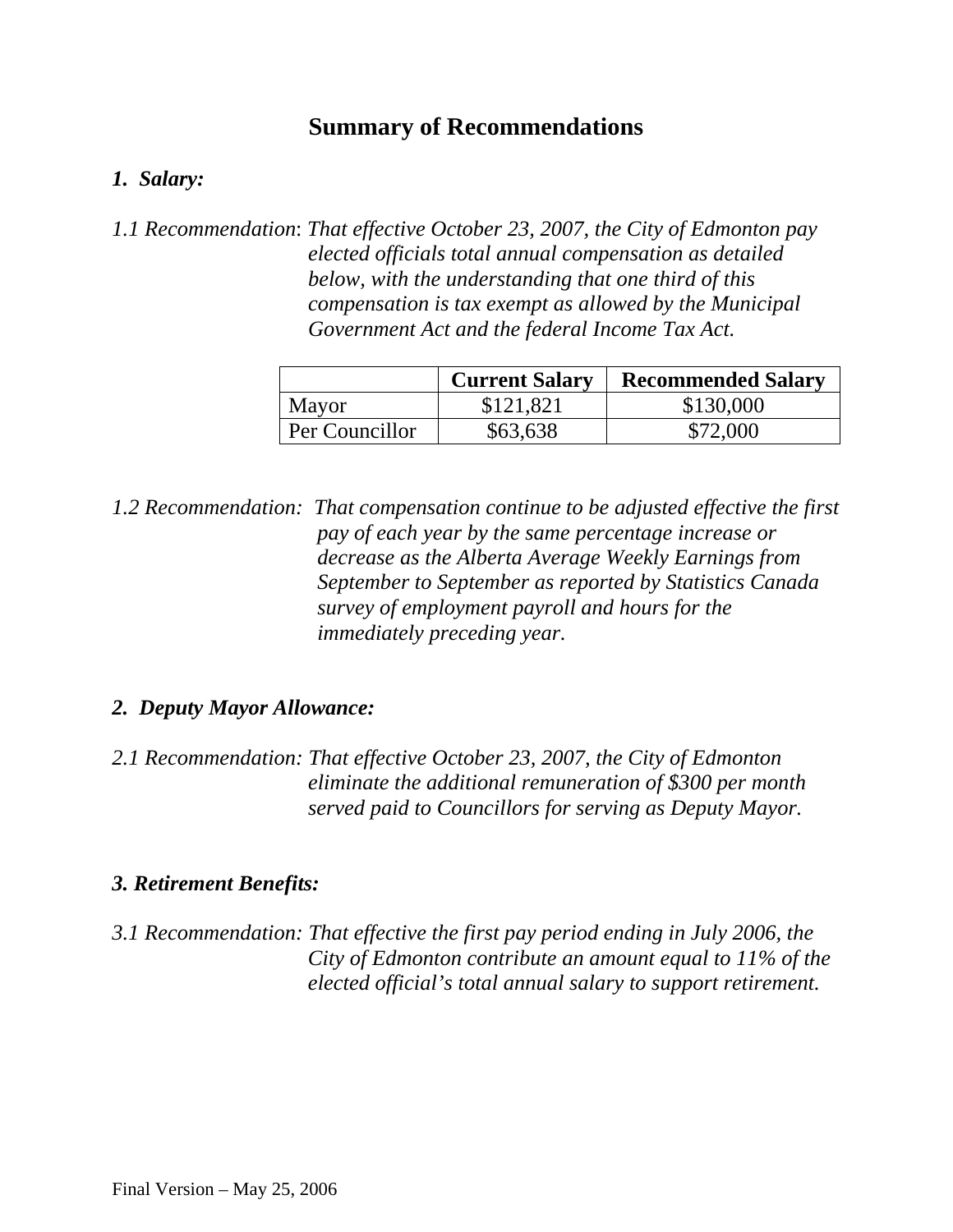#### *4. Car Allowance:*

*4.1 Recommendation*: *That effective the first pay period ending in July 2006, the monthly car allowance to offset the transportation costs associated with fulfilling their duties be increased to: a) \$1,040 for the Mayor or the choice of a City owned vehicle;* 

*b) \$520 for Councillors.* 

*4.2 Recommendation*: *That effective the first pay period ending in July and each year thereafter, car allowance amounts be indexed by the increase or decrease in the City of Edmonton mileage rate from January 1 of the previous year to January 1 of the current year.*

#### *5. Benefits:*

*5.1 Recommendation*: *That Members of Council continue to be provided with the same employee benefits package and employer contribution rates as the City of Edmonton's Management Exempt Group (non-union management employees of the City of Edmonton) including future enhancements to the package.*

*5.2 Recommendation: That effective October 23, 2007, the City of Edmonton establish an annual flexible Health Spending Account for Members of Council in the amount of \$500.*

#### *6. Transition Allowance:*

*6.1 Recommendation*: *That effective upon approval of this report, the City of Edmonton Members of Council be provided with a transition allowance upon the conclusion of their service equal to three weeks salary for each year served to a maximum of 36 weeks. That this transition allowance be retroactive to 2001 for current Members of Council.*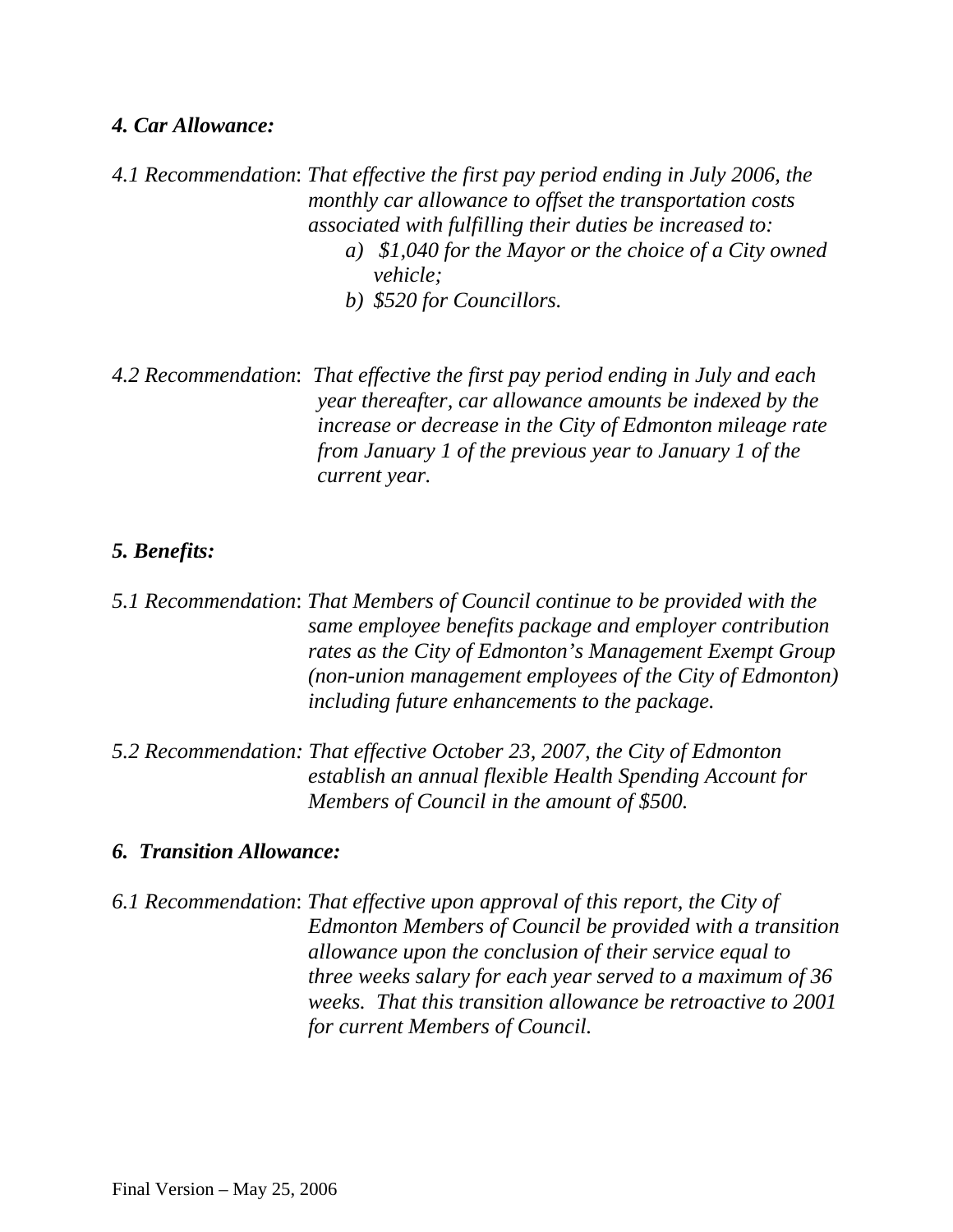# *7. Frequency of Independent Council Compensation Committee:*

*7.1 Recommendation*: *That the City continue to establish an Independent Council Compensation Committee every six years, or two Council terms, to review and make recommendations on the remuneration provided to Members of Council.*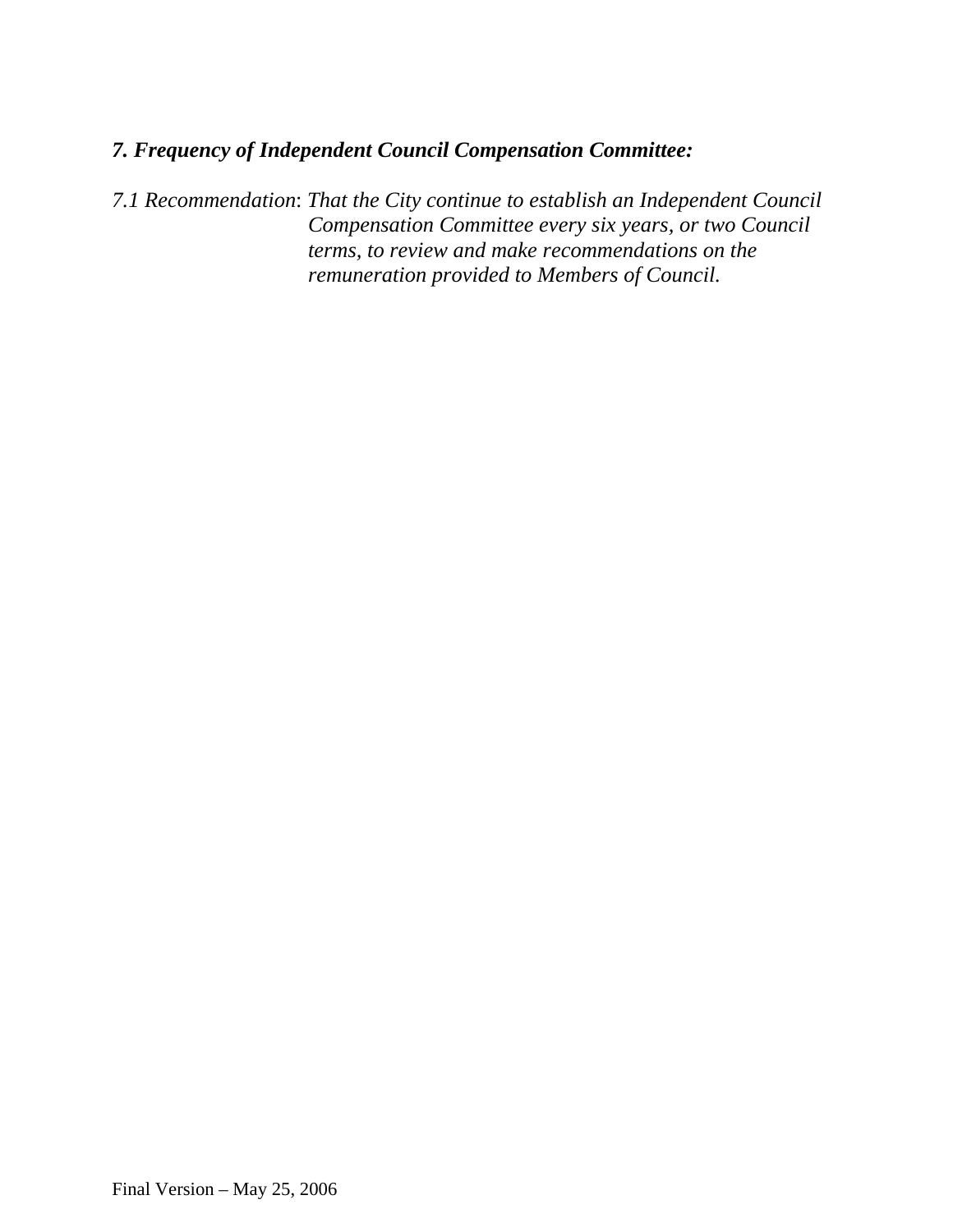# **Annual Financial Implications**

| <b>Annual Financial Implications</b> |                       |                         |                         |                         |                       |                                                  |
|--------------------------------------|-----------------------|-------------------------|-------------------------|-------------------------|-----------------------|--------------------------------------------------|
| <b>Recommendations</b>               | 2006<br><b>Budget</b> | 2006<br><b>Increase</b> | 2007<br><b>Increase</b> | 2008<br><b>Increase</b> | 2008<br><b>Budget</b> | <b>Total Annual</b><br>Cost<br><b>Adjustment</b> |
| Salary                               | 885,477               |                         | 20,790                  | 87,733                  | 994,000               |                                                  |
| 1.1<br>Deputy Mayor<br>2.1           | 3,600                 | ۰<br>۰                  | ۰                       | (3,600)                 | -                     | 108,523<br>(3,600)                               |
| Retirement<br>3.1                    | 53,128                | 22,901                  | 23,661                  | 9,650                   | 109,340               | 56,212                                           |
| Car Allowance<br>4.1                 | 67,200                | 10,080                  | 10,080                  |                         | 87,360                | 20,160                                           |
| 5.2 Health Spending                  |                       | -                       | 1,245                   | 5,255                   | 6,500                 | 6,500                                            |
| Transition<br>6.1                    | 33,926                | 16,963                  | 6,237                   | $\overline{a}$          | 57,126                | 23,200                                           |
|                                      |                       |                         |                         |                         |                       |                                                  |
| <b>Total</b>                         | 1,043,331             | 49,943                  | 62,012                  | 99,039                  | 1,254,325             | 210,994                                          |

|                   | <b>One - Time Financial Implications</b> |        |                |         |
|-------------------|------------------------------------------|--------|----------------|---------|
| Year              | 2006                                     | 2007   | 2008           | Total   |
| Transition<br>6.1 | 73,844                                   | 26,859 | $\blacksquare$ | 100,703 |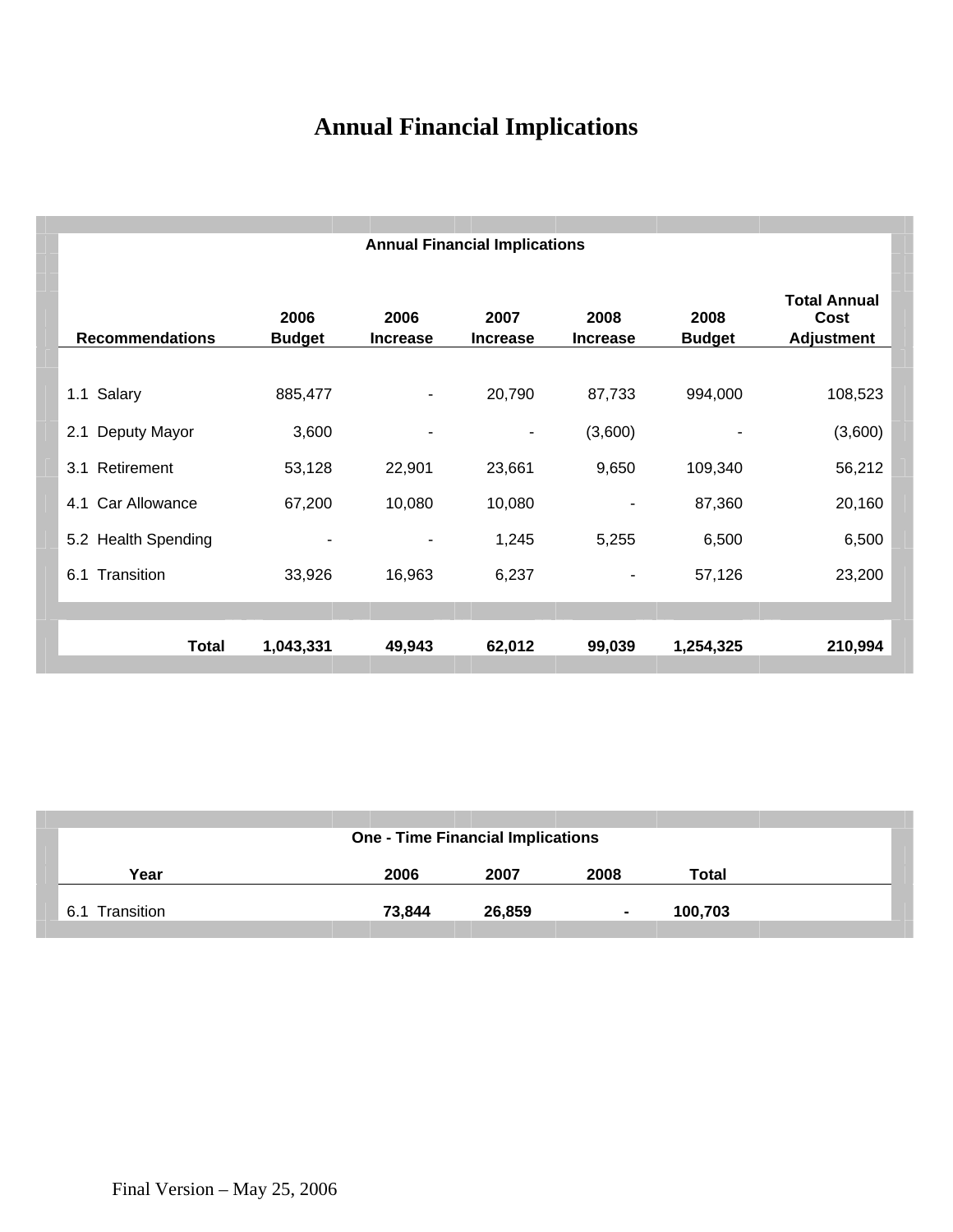# Appendix B Supporting Documents Available at the Office of the City Clerk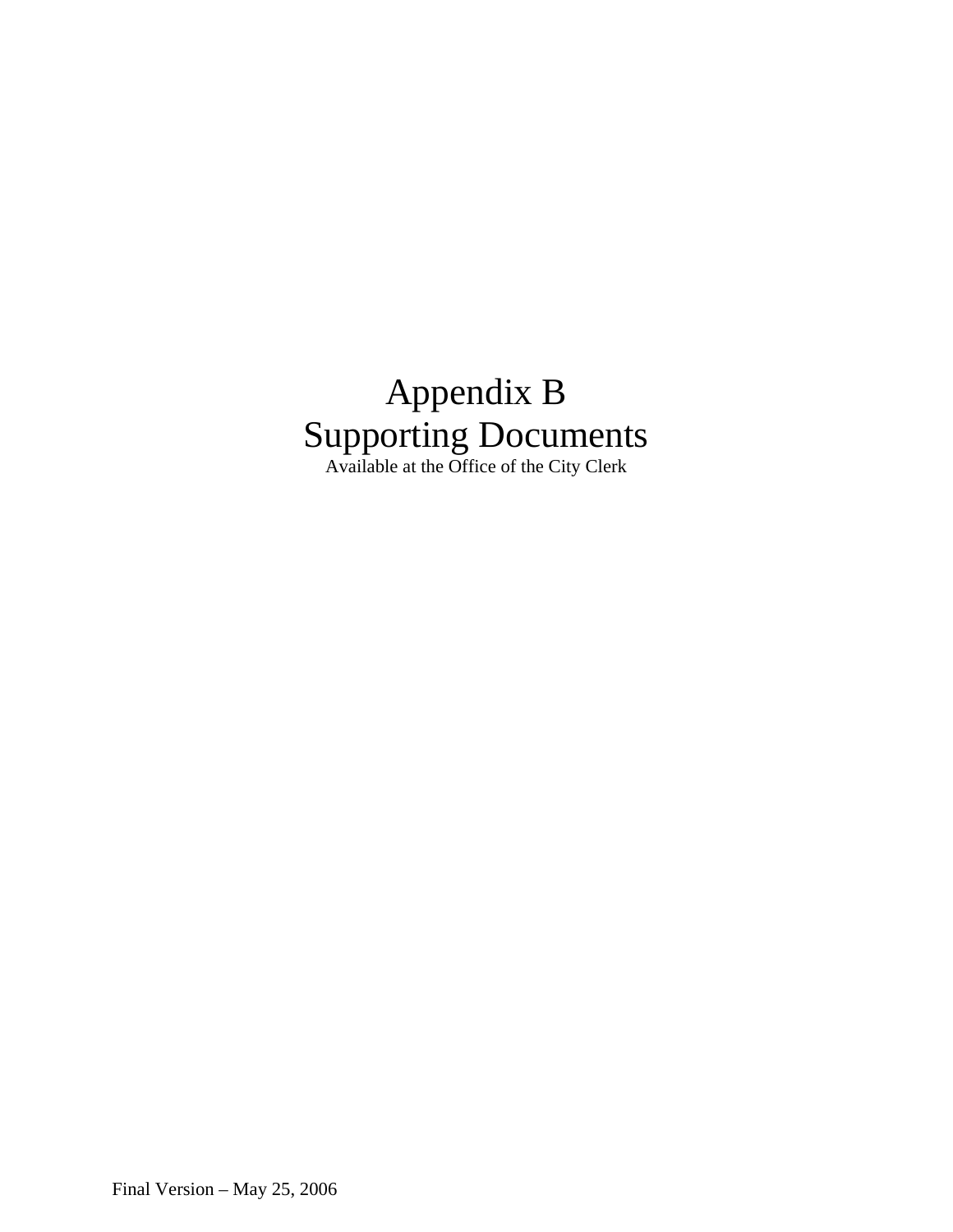# **Independent Council Compensation Committee**

# **RESEARCH BINDER**

# **Table of Contents**

#### **SECTION 1 – Background Information**

Reports:

- 1. City Council Remuneration Review
- 2. Motion Approving Review
- 3. The City of Edmonton Bylaw 14180 Independent Council Compensation **Committee**
- 4. Clarification of Guiding Principle 6(c) in Bylaw 14180 Independent Council Compensation Committee
- 5. City of Edmonton Members of Council Remuneration and Benefits Review 2000

#### **SECTION 2 – City of Calgary's 2006 Compensation Review**

Reports:

- 6. 2006 City of Calgary Salary Survey
- 7. City of Calgary Compensation Committee

#### **SECTION 3 – Surveys conducted by the City of Edmonton**

Reports:

- 8. Municipality Council Compensation Survey
- 9. Survey of Council on Current Compensation
- 10. Updated Survey of Council on Current Compensation

#### **SECTION 4 – Salary**

Reports:

- 11. Council Remuneration History
- 12. Current Remuneration for Members of City Council
- 13. Mayor and Councillor Salary Survey, November 2005 (Salaries only)
- 14. Council Increase compared to Union Increase (2001-2006)
- 15. Tax Exemption for Councillors
- 16. Councillor and MLA Responsibilities
- 17. Alberta MLA Salaries and Benefits
- 18. Agency, Board and Commission Remuneration

#### **SECTION 5 – Car Allowance**

#### Reports:

19. Car Allowance

20. Alberta Federal and Provincial Government Employee Car Allowances